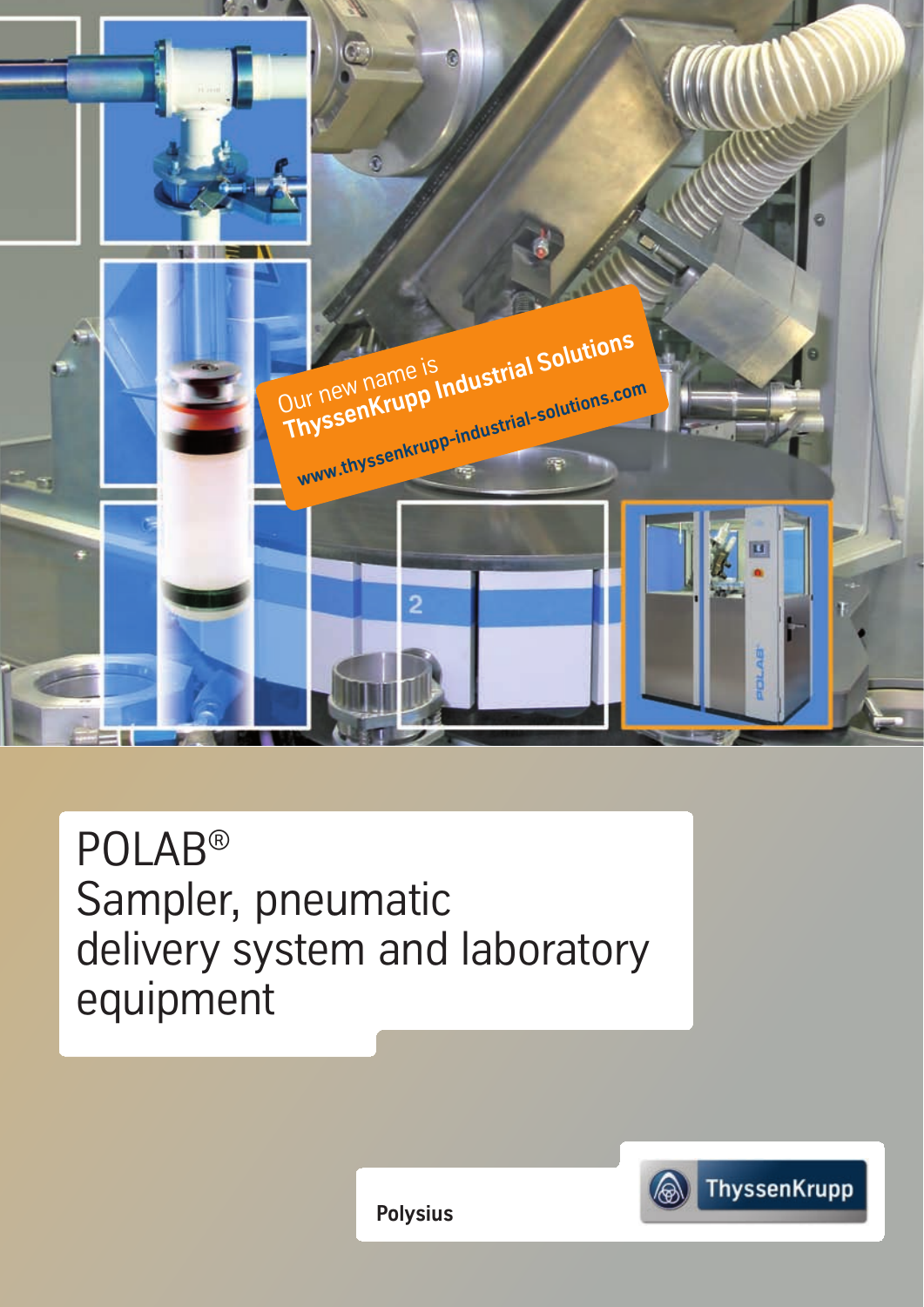## **POLAB<sup>®</sup>**<br>Sampler, pneumatic delivery system and sampler, presimatic astrony system and laboratory equipment.